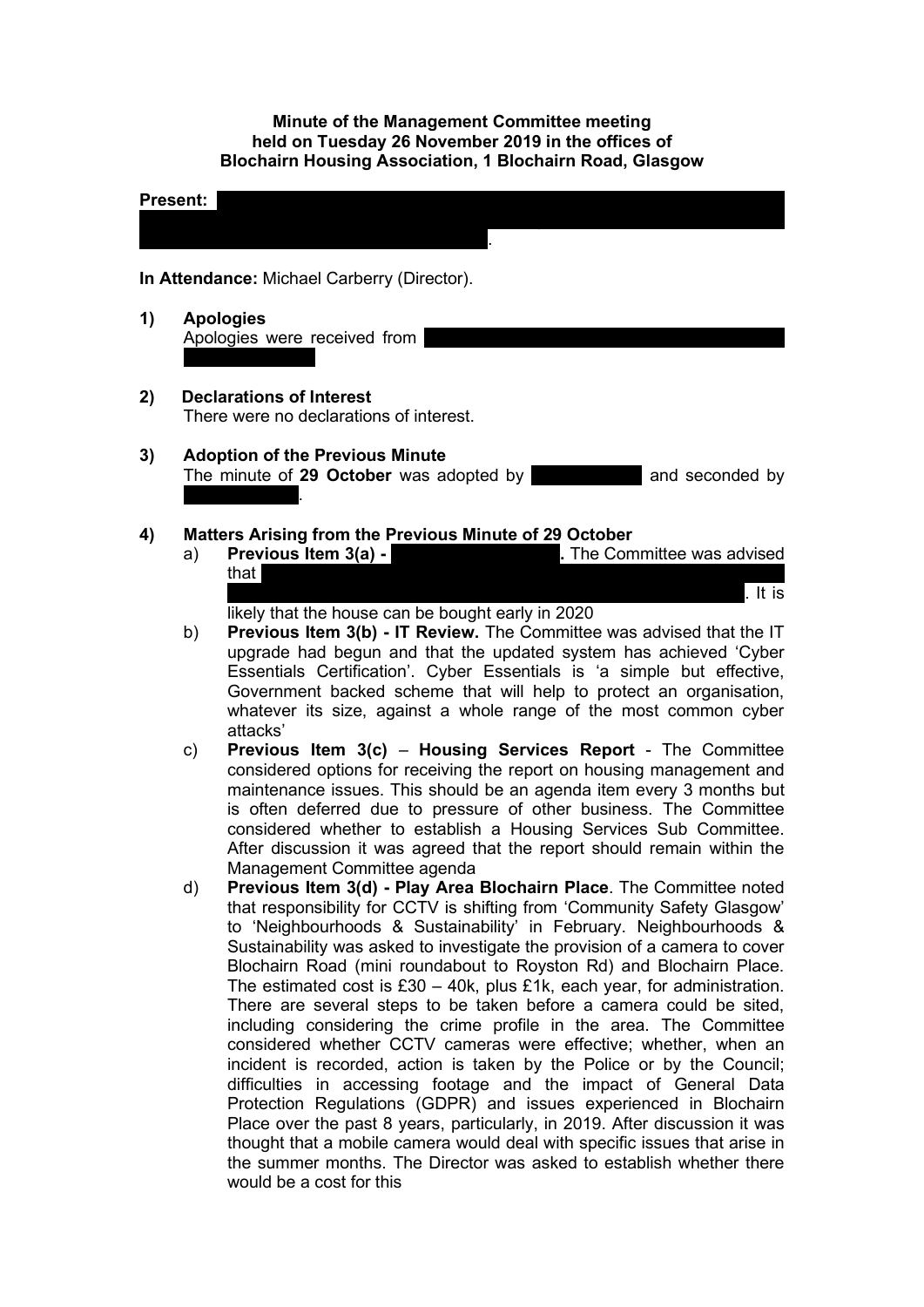- e) **Previous Item 3(f) - New Close Doors** The Committee was advised that discussions are ongoing about the glass specification
- f) **Previous Item 11(c) - Planning Application –** The Committee noted that an item was posted on Facebook about the application for an alcohol licence for the proposed new shop on Royston Road

# **5) Committee Appraisal**

The Director reminded Committee members that 'Chair 360 Appraisal' Forms should have been returned to EVH. Committee members provided details of suitable times for individual Committee Member appraisals.

# **6) Employers in Voluntary Housing (EVH)**

The Director advised that Staff Job Evaluation forms have been returned to EVH and interviews will be completed by 3 December. A report to Committee, with recommendations, will follow, early in the New Year.

# **7) Health & Safety**

The Committee considered the policies with the agenda on a H & S Policy Statement; a statement of Management Committee Members' and Director's Responsibilities; a statement of Employees' Responsibilities and an Organisational Chart. After discussion these were approved.

agreed to attend H  $&$  S Awareness training.

Other issues noted included that:

- the H & S Control Manual (332 pages) will be 'personalised', section by section, on an ongoing basis
- Written Risk Assessment Records will be kept in future, where appropriate
- Display Screen Equipment (DSE) Risk Assessments were not carried out in October due to staff absence. They will be rescheduled for early 2020
- Policies will be prepared for consideration to include Occupational Driving; Lone Working; Violence and Aggression; Stress Management
- A Fire Risk Assessment will be carried out early 2020
- At least 2 Fire Drills will be carried out each year. These will begin early 2020
- There will be at least 6 Fire Alarm tests each year. They are currently monthly
- Staff (Angela & Danielle) had Fire Safety Training in June 2019
- `Fixed' electrical installation tests were carried out in September 2019

# **8) Scottish Government/Scottish Housing Regulator**

# **a) Annual Assurance Statement (AAS)**

The Committee noted that the Regulator received AAS's on time from 156 RSLs and 25 local authorities. Ten landlords will receive a visit from the Regulator over December and January about their experience in producing the first AAS, the approach they took and how they gained selfassurance, particularly around rent affordability and tenant safety. The Regulator will publish the results of the visits to share positive practice and lessons learned. The Committee noted progress on Proposed Action from Blochairn's Annual Assurance Statement:

1. Report the AAS to tenants in newsletter; on Facebook and on web site - Completed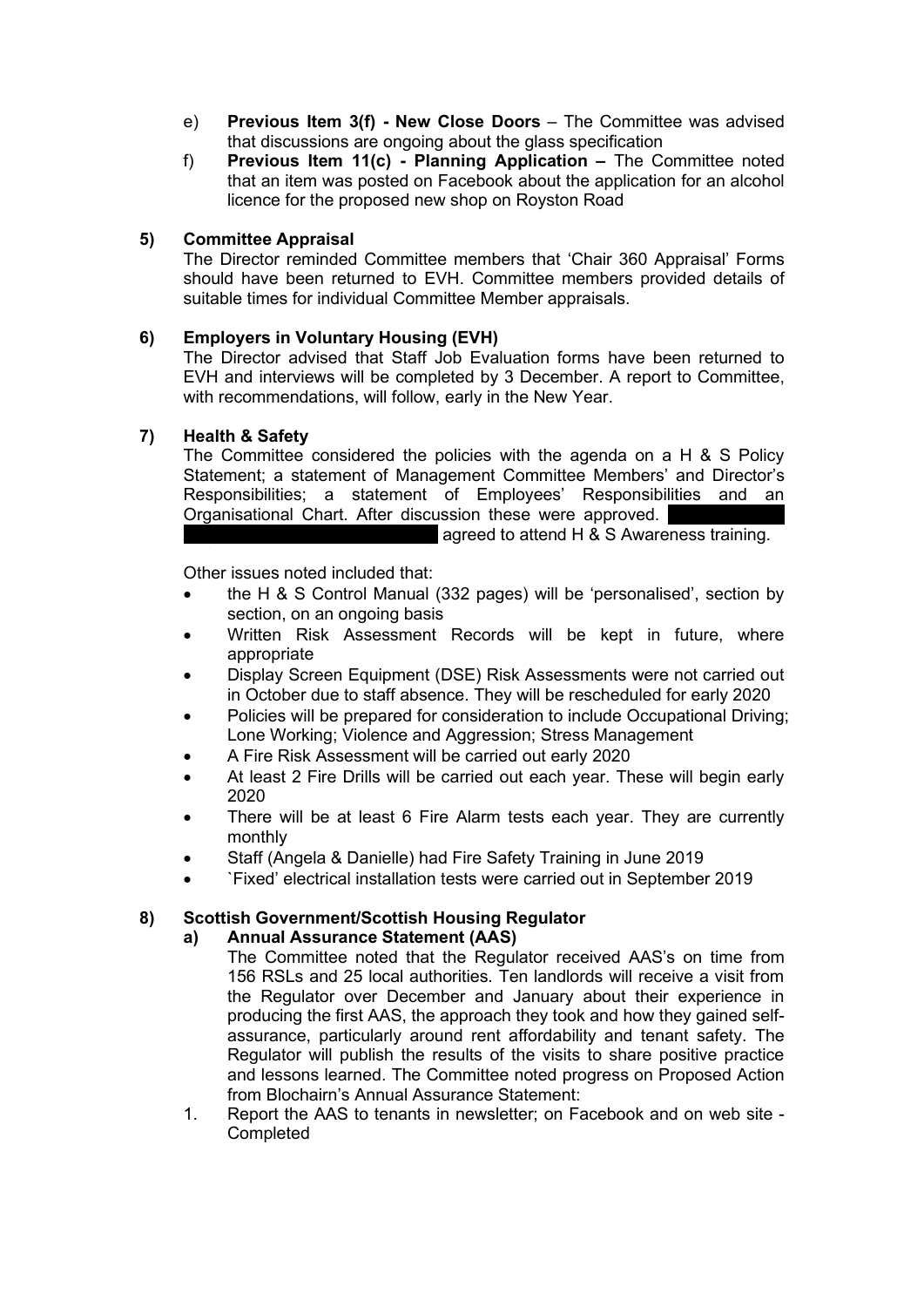- 2. Add Standing Agenda Items: Annual Assurance Statement, Declarations of Interest, Notifiable Events. Create register of Notifiable Events if one occurs - Completed
- 3. Internal Audit programme from 1 January 2020 (include ARC validation). – 2 tenders returned by 22 November - Staffing Sub Committee to consider tenders on 10 December
- 4. Refer to legislation when reviewing policies and/or refer policies for legal advice, where appropriate, e.g. allocations policy (consider recent guidance and government initiatives) - Ongoing
- 5. Clarify new requirements on smoke alarms (implement work programme through existing contractors) – discussions ongoing with electrician and gas heating engineer
- 6. Liaise with the Regulator and Scotland's Housing Network on how to give assurance on meeting every legal and regulatory requirement. Monitor the creation of a list of relevant laws and regulations – next 6/9 months
- 7. Promote/publish Engagement Plans; Landlord Reports; how to report Significant Performance Failures; comparison with other landlords reports for Committee and or residents and information on complaints ('you said, we did' format) – only comparison tool still to be highlighted
- 8. More detailed report to Committee on Complaints Since 1 April 2019 there have been 3 formal complaints. Committee agreed that a detailed report can be provided after 31 March
- 9. Consider how to monitor performance on Human Rights & Equalities; how to use impact assessments; monitor developments in advice and guidance and continue to collect data – over next 6/9 months
- 10. Continue to develop and populate web site (NB Include a Guide to Information that reflects the Model Publication Scheme published by the Scottish Information Commissioner (SIC) on the web site. Use web site as major tool in administering Freedom of Information (i.e. make information readily available) – Completed**.** Web site well developed but will continue to be added to
- 11. Review Committee Role Description and Person Specification lead up to AGM 2020
- 12. Emphasise option of 'buddy'/ mentor support for new Committee members - in lead up to AGM 2020
- 13. Try to define Affordability and Value for Money during 2020
- 14. Check policy to ensure fit with the Chartered Institute of Public Finance and Accountancy (CIPFA) Code on treasury management – early 2020
- 15. Review SHR recommended advice on business planning early 2020
- 16. Review Internal Management Plan (on an 'Away Day'?) normally reviewed in January. Committee were unable to decide on evening or weekend/'away day' format. Further discussion required
- 17. Tender for External Financial Audit services from 2020/2021 tenders will be issued before Christmas
- 18. Ensure Codes of Conduct feature in future appraisal
- 19. Report Register of Interests to Committee and report changes (see 2 above) - completed
- 20. Report to Committee on training. Feedback from training sessions/conferences – from January 2020

# **b) Freedom of Information**

The Committee noted that Blochairn's web site has been populated with information to comply with FOI legislation. The Director advised that it had not been possible to employ a consultant Data Protection Officer before 11 November. It was agreed that this can be monitored and that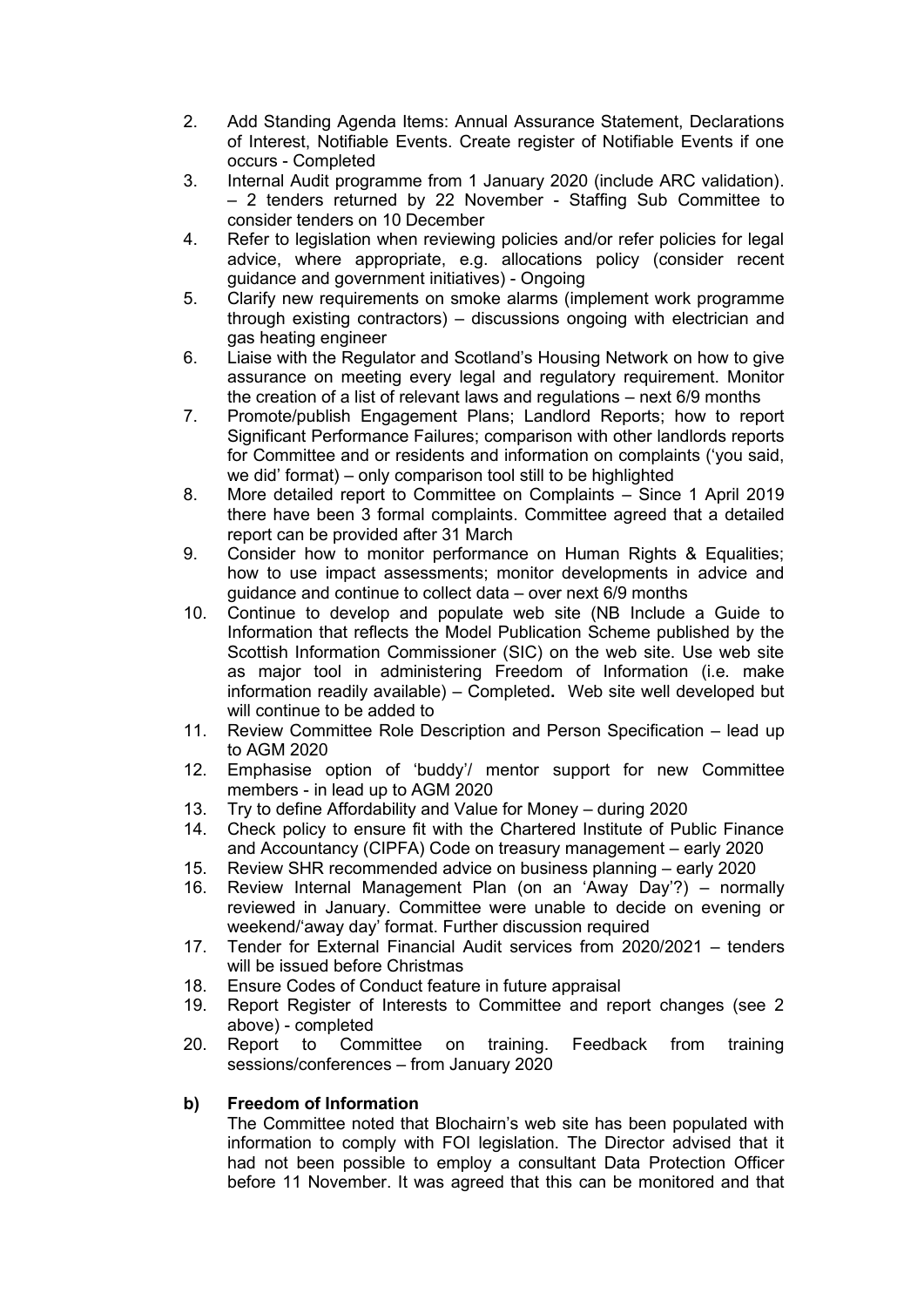this could be revisited in the new year. The web site includes a facility to make a FOI enquiry and it will provide report in the format required by the FOI Commissioner

## **c) Notifiable Events**

The Committee noted the Regulator's guidance issued with the agenda and that this will now be a standing agenda item.

## **9) Tenant Bonus Scheme**

The draw was made for October, November and December. Winners were Tracey McLeish (Cloverbank Gardens); Margaret Fury (Cloverbank Gardens); Walter McKay (Roystonhill); Patricia Reilly (Cloverbank Gardens); Peter Smith (Roystonhill) and Gary Neil (Dunolly Street).

#### **10) National Accommodation Strategy for Sex Offenders (NASSO)**

The Director advised that the NASSO Awareness Group (NAG) has still to write to Ash Denham MSP, Minister for Community Safety, to ask her to reconsider her response.

#### **11) Royston Strategy Group**

- a) The Director advised that the next meeting will be on Friday 13 December
- b) The Director advised that the City Council has invited bids under a Strategic and Development Funding Plan (SDFP). It is proposed that Copperworks identify the proposed development on the 'Blue Roof' land and Blochairn identify the Millburn Centre. This is unlikely to lead to an offer of funding and is primarily to get the sites on the Council's records as potential development sites. The Committee agreed with this proposal

# **12) Staffing Sub Committee**

The Committee noted that the next Sub Committee meeting will be on 10 December and will consider the tenders for the Internal Audit programme as well as ongoing staffing issues.

#### **13) Policy**

The Health & Safety issues were considered under item 7.

#### **14) Training**

The Director advised that the SHARE 2020 brochure will be issued and he urged Committee members to let him know of any training courses and events that they wished to attend.

#### **15) Items for Future Agendas**

Committee members were reminded to advise the Chairperson or Director of issues they might want to discuss under future agendas.

# **16) Any Other Competent Business**

#### **a) Working with Young People**

This had been listed as an 'Item for Future Discussion'. The Director advised that

- In 1990's Blochairn took a unique approach to working with young people in the community
- Staff worked directly with young people to engage them in the regeneration of the community and to convince them that their input was important